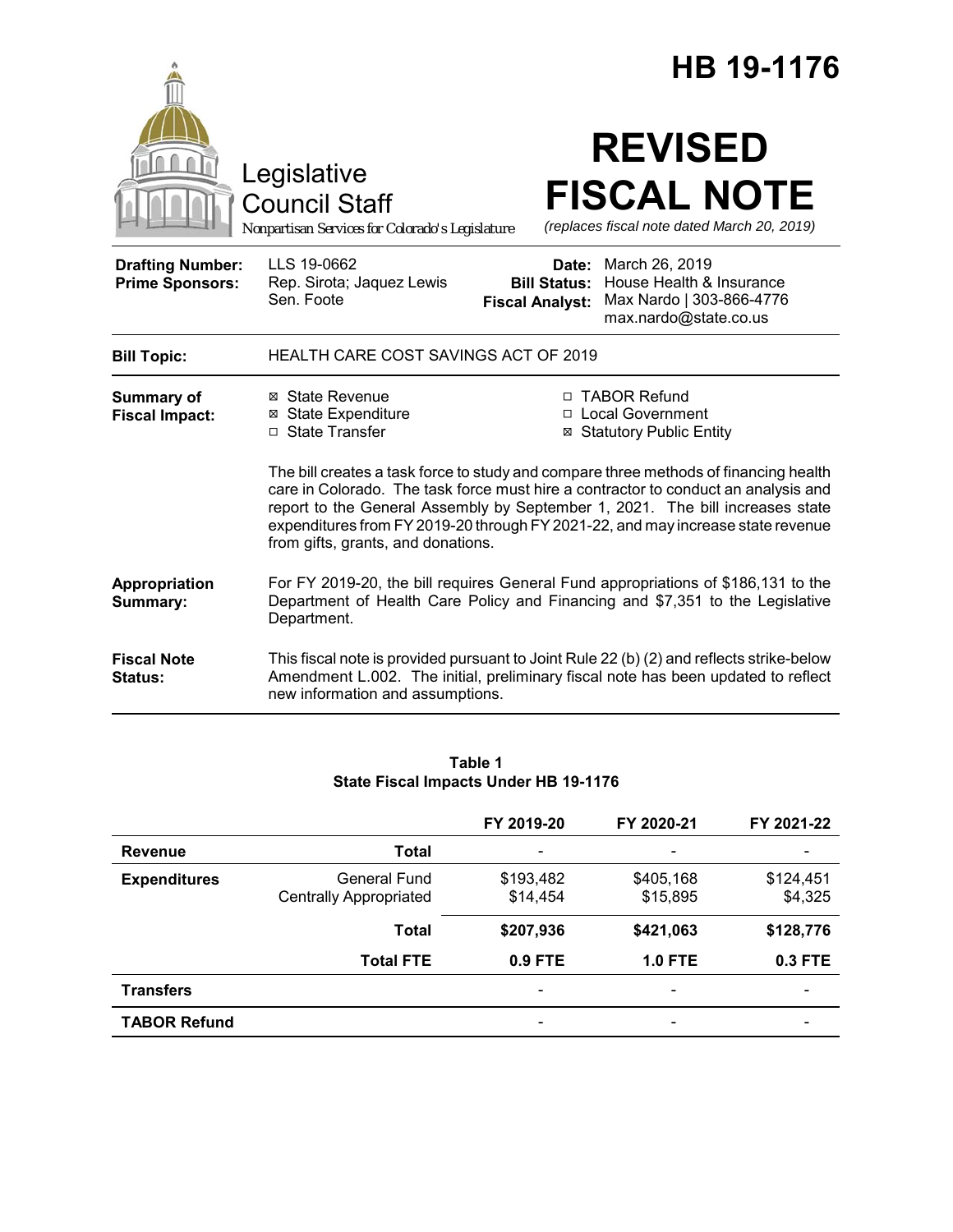March 26, 2019

## **Summary of Legislation**

The bill creates the Health Care Cost Analysis Task Force in the Department of Health Care Policy and Financing (HCPF) to analyze and compare methods of financing health care in Colorado. The task force consists of 17 members, as specified by the bill, including legislators, gubernatorial appointees, and executive branch officials. The task force must select a contract analyst to provide a detailed analysis of the following health care financing systems:

- the current Colorado health care financing system;
- a multi-payer universal health care system in which all residents of Colorado are covered under a plan with a mandated set of benefits that is publicly and privately funded and also paid for by employer and employee contributions; and
- a publicly financed and privately delivered universal health care system that directly compensates providers.

Before preparing the analysis, the analyst must host at least three stakeholder meetings to determine the methodology to be used in the study. The analysis must model funding systems for each system studied, including options financed with General Fund, federal funds, and various state taxes, as listed by the bill. Among other things, each analysis may include:

- the first, second, fifth, and tenth year costs;
- the number of uninsured, underinsured, and at-risk insured individuals;
- health expenditures by payer, including coinsurance, deductibles, and copayments;
- analyses of provider payments and rates;
- a description of how the system provides certain health services, as listed in the bill; and
- a review of existing literature regarding the certain collateral costs to society of high health care costs.

The actions required by the bill are to be completed by the dates listed as follows:

- September 1, 2019, the members of the task force will be appointed;
- October 1, 2019, the task force will issue a competitive solicitation to select an analyst;
- January 1, 2021, the task force will submit a preliminary report to the General Assembly outlining the analyst's methodology for the study; and
- September 1, 2021, the task force will deliver to the General Assembly a final report of the task force's findings received from the analyst.

Task force members may be reimbursed for expenses incurred in performing their duties. The task force is repealed September 1, 2022.

## **State Revenue**

HCPF and the task force may utilize gifts, grants, or donations for the purposes of the study. No revenue source has been identified at this time.

## **State Expenditures**

This bill will increase state General Fund expenditures by \$207,936 and 0.9 FTE in FY 2019-20, \$421,063 and 1.0 FTE in FY 2020-21, and \$128,776 and 0.3 FTE in FY 2021-22. These costs are shown in Table 2 and described below.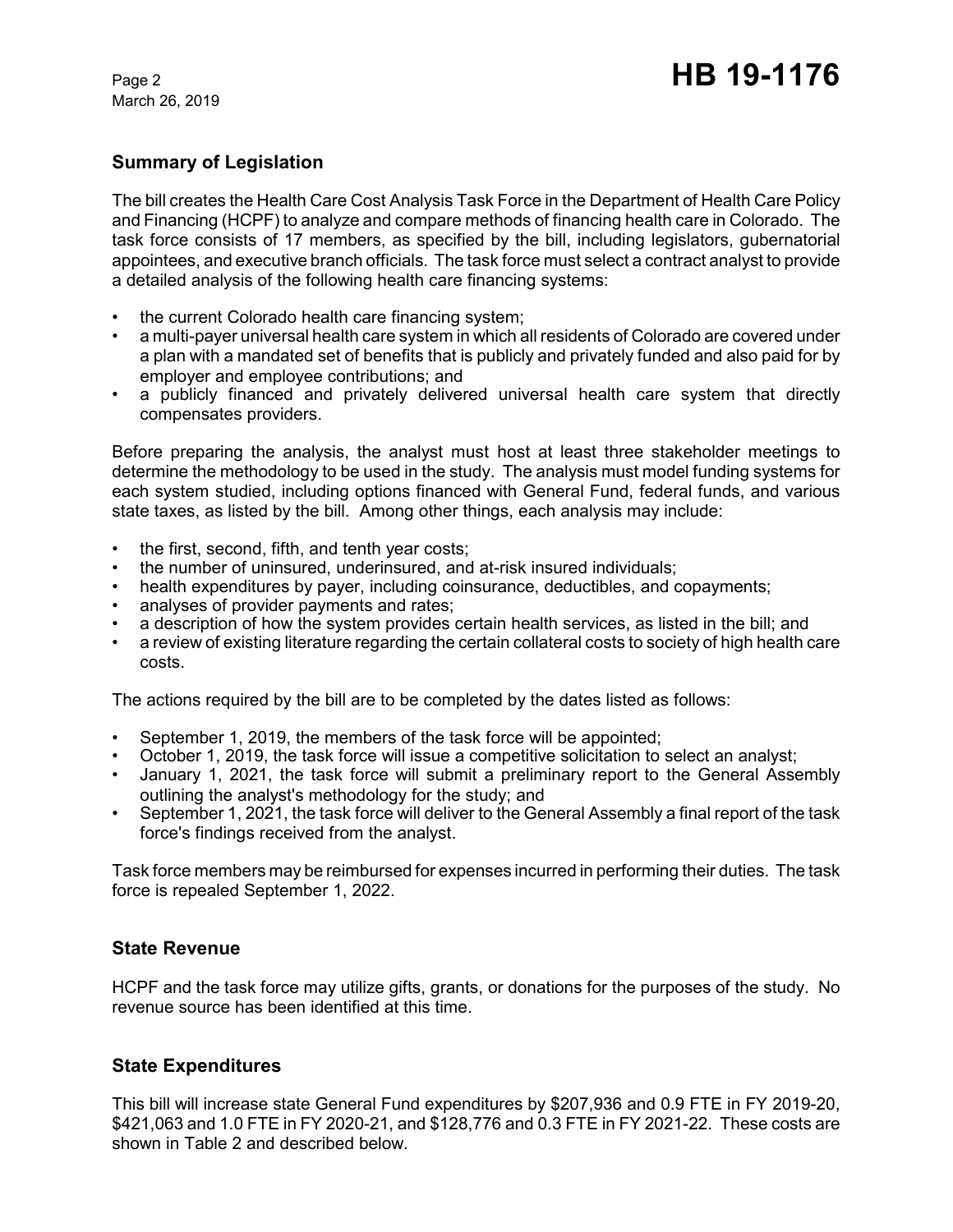#### **Table 2 Expenditures Under HB 19-1176**

| <b>Cost Components</b>                             | FY 2019-20 | FY 2020-21     | FY 2021-22 |
|----------------------------------------------------|------------|----------------|------------|
| Dept. of Health Care Policy and Financing          |            |                |            |
| <b>Personal Services</b>                           | \$70,278   | \$76,667       | \$19,166   |
| <b>Operating Expenses and Capital Outlay Costs</b> | \$5,653    | \$950          | \$285      |
| Task Force Reimbursement - non-legislative members | \$5,200    | \$5,200        |            |
| <b>Contract Analyst</b>                            | \$105,000  | \$315,000      | \$105,000  |
| Centrally Appropriated Costs*                      | \$14,137   | \$15,578       | \$4,325    |
| FTE - Personal Services                            | 0.9 FTE    | 1.0 FTE        | $0.3$ FTE  |
| <b>HCPF (Subtotal)</b>                             | \$200,268  | \$413,395      | \$128,776  |
| <b>Legislative Department</b>                      |            |                |            |
| Legislator Per Diem and Reimbursement              | \$7,351    | \$7,351        |            |
| Centrally Appropriated Costs*                      | \$317      | \$317          |            |
| <b>Legislative Department (Subtotal)</b>           | \$7,668    | \$7,668        |            |
| Total                                              | \$207,936  | \$421,063      | \$128,776  |
| <b>Total FTE</b>                                   | 0.9 FTE    | <b>1.0 FTE</b> | 0.3 FTE    |

 *\* Centrally appropriated costs are not included in the bill's appropriation.*

**Health Care Policy and Financing.** The task force is housed within HCPF. Costs will include a contract analyst, staff support for the task force and analyst, and reimbursements for members of the task force.

*Contract analyst.* The bill requires a contract analyst to prepare a detailed analysis of at least three health care financing models. The bill specifies certain components that each analysis may contain. Based on recent health care studies of comparable scope, the fiscal note estimates that the final report will require up to 3,000 hours of consulting at a rate of \$175 per hour (up to \$525,000). Work will begin in FY 2019-20 after the task force is assembled and conclude in FY 2021-22 when the final report is submitted to the General Assembly. It is assumed that the majority (60 percent) of contractor costs will be incurred in FY 2020-21, as shown in Table 2. The hourly cost is a blended rate consisting of a team of contract staff that include a project manager, actuary, research analyst, and business analyst. The analyst is required to host at least three stakeholder meetings to determine a methodology to be used in the study; the fiscal note assumes that these meetings and the methodology report can be accomplished within the total allocation of contractor hours and with support from staff hired for this project.

While the bill specifies a list of components that *may* be included in the analysis, it does not require that each component be included. The costs presented here are an estimate of what is necessary to complete all components of the analysis. Should the General Assembly, at its discretion, appropriate less than this full amount, the analyst may be unable to complete all components and the task force will need to provide direction to the analyst regarding which aspects should be prioritized.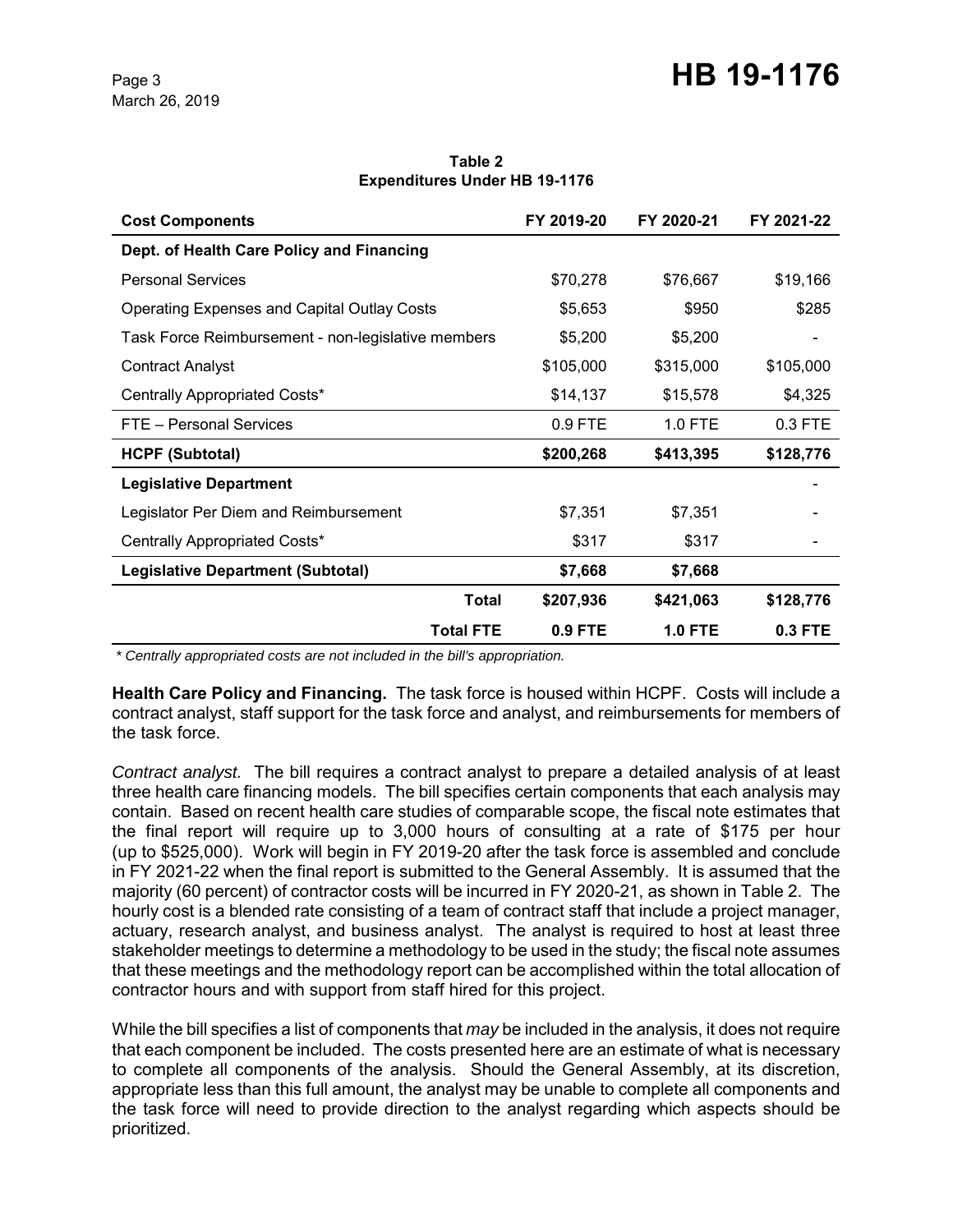March 26, 2019

*Staffing.* The task force will require staff in order to support the contract analyst and coordinate the activity of the task force. This work will include assisting in the procurement of a contract analyst, facilitating task force meetings, responding to the analyst's data inquiries, providing information about the state's current health care financing system, and preparing two reports for the General Assembly. This work can be accomplished with 1.0 FTE, prorated to reflect the General Fund paydate shift in FY 2019-20 and a quarter year impact in FY 2021-22.

*Task force reimbursements.* The fiscal note assumes that the task force will meet approximately 8 times per year in FY 2019-20 and FY 2021-21. The 13 non-legislative members of the task force will be reimbursed for travel, lodging, and meals at an estimated \$400 each per year, for a total of \$5,200 each year.

**Legislative Department.** Members of the General Assembly will receive a per diem of \$110.73 and will be reimbursed for travel costs of \$119 per meeting. Estimated reimbursements total \$7,351 per year.

**Other state agencies.** The task force will include the Executive Directors of the Department of Human Services, Public Health and Environment, and HCPF, and the Commissioner of Insurance in the Department of Regulatory Agencies, or their designees. Reimbursements will be financed by HCPF. The fiscal note assumes that any other expenditures related to participation in the task force will be minimal.

**Centrally appropriated costs.** Pursuant to a Joint Budget Committee policy, certain costs associated with this bill are addressed through the annual budget process and centrally appropriated in the Long Bill or supplemental appropriations bills, rather than in this bill. These costs, which include employee insurance and supplemental employee retirement payments, are estimated to be \$14,454 in FY 2019-20, \$15,895 in FY 2020-21, and \$4,325 in FY 2021-22.

## **Statutory Public Entity**

The CEO of the Connect for Health Colorado, the state's health benefit exchange, or their designee, will serve on the task force. As with state agencies, it is assumed that any workload or cost for this purpose will be minimal.

## **Effective Date**

The bill takes effect upon signature of the Governor, or upon becoming law without his signature.

## **State Appropriations**

For FY 2019-20, the bill requires the following General Fund appropriations:

- \$186,131 to the Department of Health Care Policy and Financing, and an allocation of 0.9 FTE; and
- \$7,351 to the Legislative Department for member reimbursement and per diem.